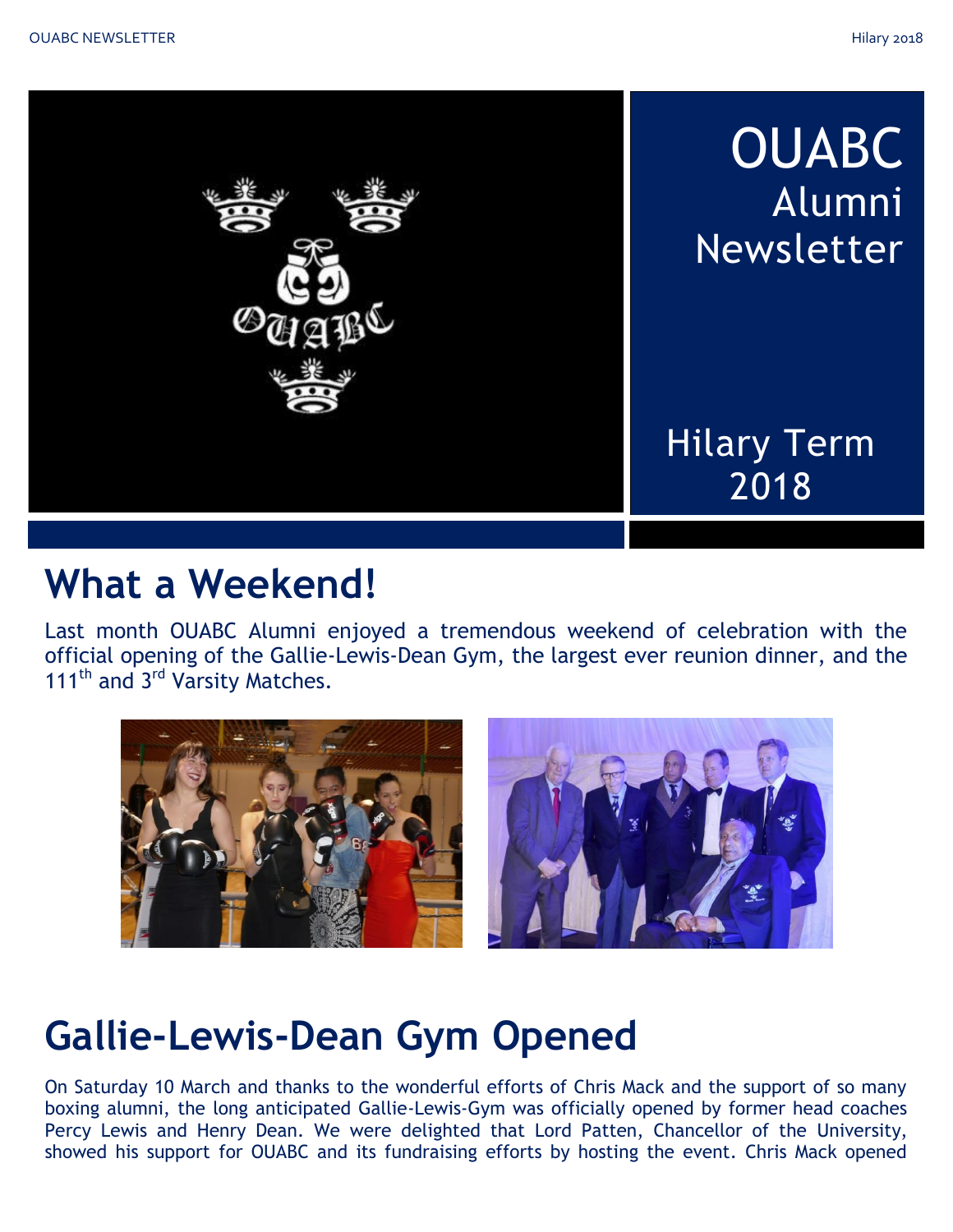proceedings in the marquee where, in true OUABC tradition, there was plenty of alcoholic refreshment but - with the intention of keeping the guests' respective boxing weights - no canapés! Chris introduced Percy, Henry and their families and the members of Alf Gallie's family to an appreciative audience where so many old friendships were restored. Alf's great nephew, Giles Gallie, had even flown from Canada to be present. It was an extraordinarily moving occasion as Lord Patten presented the coaches with specially tailored 'Blues' styled blazers with the words 'Head Coach' emblazoned underneath the club crest.

The Chancellor gave a gracious speech in which he acknowledged that the University had not provided as much investment in sporting facilities as it might have over the last years. This is now being addressed by the opening of the Acer Nethercott Sports Hall and the GLD, the first phase of the ambitious redevelopment plans for the Iffley Road sports complex.

After the ringing of the 'Bannister Bell', Percy and Henry declared 'seconds out, GLD open!' The 200 or so guests then proceeded to 'decant' to the new GLD gym itself. It wasn't long before the heavy bags took some punishment, those foolish enough attempted to skip, and many even sparred in the ring attempting to resuscitate boxing skills last used decades before. As someone quipped, 'the older we get, the better we were!' It was such a wonderful occasion where there was so much affection in evidence for OUABC and its coaches.

See here for more pictures by clicking here: [John Cairns' Photographs of Opening Ceremony](http://galleries.johncairns.co.uk/Boxing_Centre_Opening_10.3.18/index.html)

### **Reunion Dinner**

There followed an excellent dinner at St Hilda's, organised by Kate Newton, who achieved the impossible feat of surpassing the last reunion dinner in 2015 at Pembroke College. This was the largest ever reunion dinner with more than 160 guests, including many wives and partners and the current OUABC team and committee. Special mention was made of the following attendees who travelled from abroad:

| <b>RUPERT DEIGHTON,</b>  | HEAVY 1967 & 68,                 | <b>FRANCE.</b>      |
|--------------------------|----------------------------------|---------------------|
| <b>STEVE DIGGLE,</b>     | LIGHT WELTER 1986,               | SINGAPORE.          |
| <b>DAVID HEAVER,</b>     | LIGHT MIDDLE, CAPTAIN 1978,      | <b>FRANCE.</b>      |
| <b>MARK HUDSON,</b>      | <b>MIDDLE 2004,</b>              | <b>ISTANBUL.</b>    |
| <b>JOHN MACKENZIE,</b>   | LIGHT HEAVY 1974 & 75,           | ITALY.              |
| <b>STEVE MICHAUD,</b>    | LIGHT 1972 & 73 AND OUABC COACH, | <b>NEW YORK.</b>    |
|                          | <b>GOLDEN GLOVES CHAMPION,</b>   |                     |
| <b>FRANK MCLAUGHLIN,</b> | <b>LIGHT 1987,</b>               | <b>NEW YORK.</b>    |
| RICHARD MORGAN,          | LIGHT WELTER 1975, WELTER 1976,  | AUSTRALIA.          |
| <b>CHRIS PEARS,</b>      | LIGHT MIDDLE 1986, MIDDLE 1987,  | MINNESOTA.          |
| NICK WILCOCKSON,         | LIGHT MIDDLE 1975,               | <b>LOS ANGELES.</b> |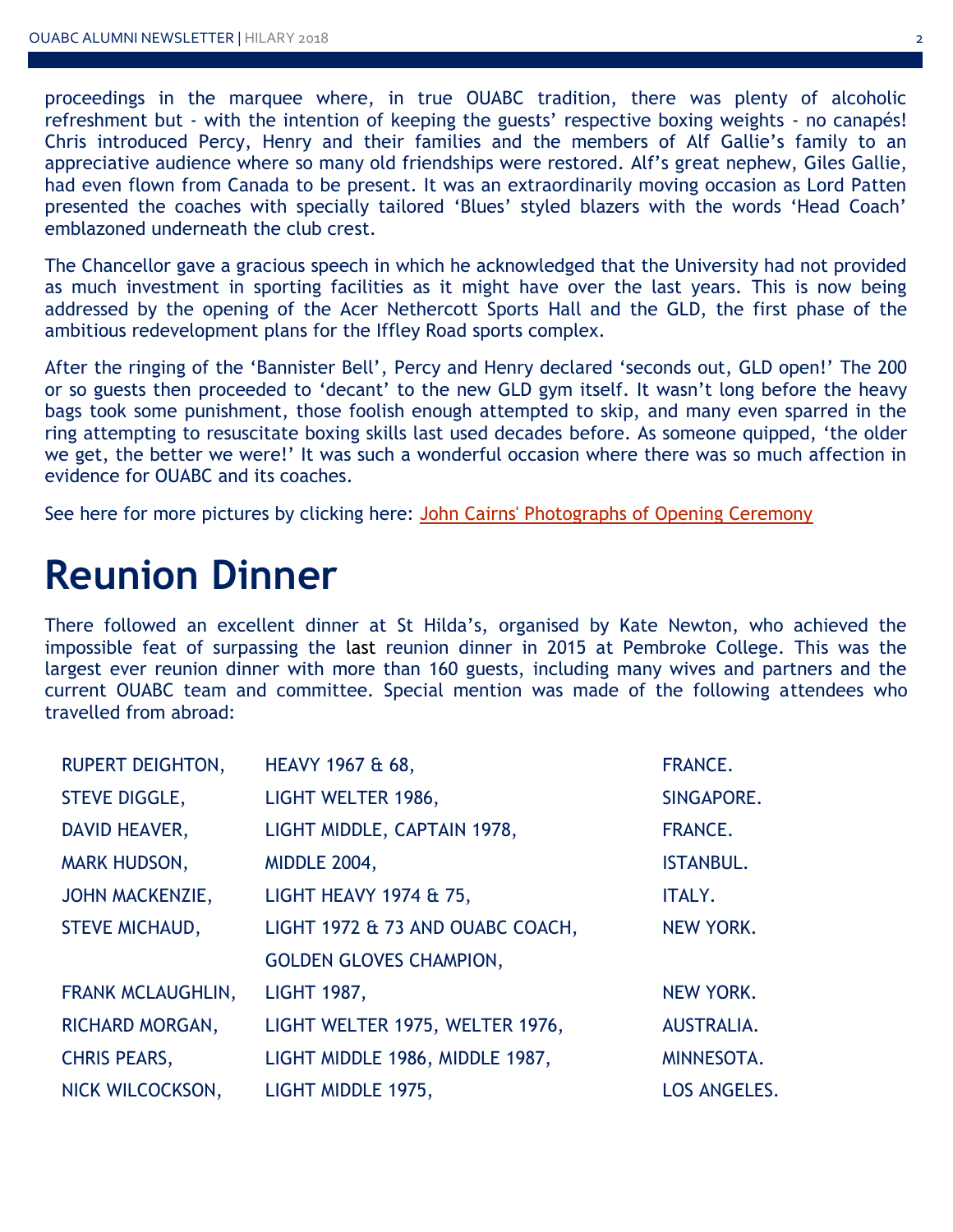In the speeches one highlight was the awarding of an honorary OUABC black bin liner to Chris Pears in memory of his days running round Iffley Road track sweating to lose weight (no one else ever had that problem did they?).

Overall it was a splendid night of camaraderie, fun and reminiscences thoroughly enjoyed by all attendees. Don't delay in signing up for the next dinner when the invite comes out!

More photographs can be viewed on our [Shared Google Drive](https://photos.google.com/share/AF1QipPOpp2Je4-kID8JJyqKR5ruDso6GWRGYXeUIQg0ACLBY-BzR8SHQYkPmI4mQOIgnw?key=eDNNdWRzdEQyQS1BUlJhU05QdjRWdG54TE5YMEhR)

# **Varsity Matches: defeat by Cambridge**

The only dampening of sentiment on a wonderful weekend for Oxford Boxing was defeat by Cambridge of both the OUABC men's and women's teams at the Town Hall on Friday, 9<sup>th</sup> March. Perhaps it was too much to hope that on this weekend of all the men might have gone ahead by 3 bouts for the first time ever. Tickets for the match sold out within 36 hours of going on sale to the public and thanks should go to the committee for ensuring the many alumni attending were well taken care of in advance. As always, the atmosphere was fantastic and I would encourage alumni who haven't been back for some time to use the next match in Oxford (provisionally set for Saturday 7 March 2020) to

OUABC before the match

get in touch with old friends and enjoy a noisy, partisan and entertaining evening.

There are two ways to win a boxing match; viz: hit your opponent more often than he or she hits you or make sure you get hit less often; the latter in keeping with the art of self-defence. Cambridge boxers usually go for the former tactic and on the night too few of OUABC were able to cope. The Club had suffered drop outs in recent weeks and it was, therefore, something of a 'scratch' team. So

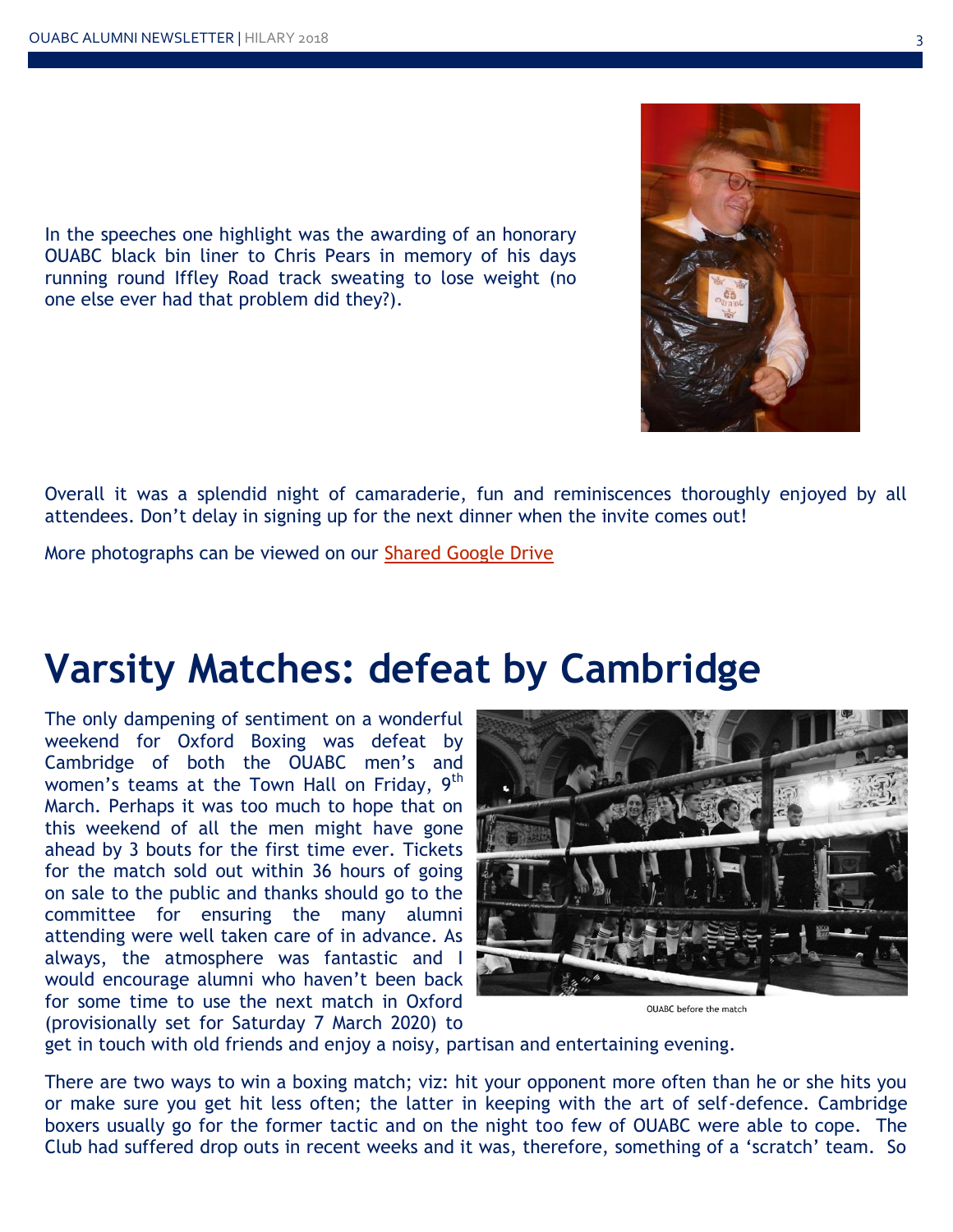alumni should take heart from brave performances, as the lack of experience was obvious with too many OUABC boxers not keeping their right in front of their face and by their left shoulders and taking punishment to the head thereby. Some did not move sideways or backwards to avoid getting hit. Going backwards is not a sin if your opponent misses. Moving to the left when boxing a southpaw reduces the risk of taking big punches. These mistakes were down to inexperience not lack of effort and the result, although a defeat; does not presage failure in the future.

The Oxford women lost 2-1 while the men were beaten 6-3. While it will take intense training in the coming months for the Oxford team to outbox Cambridge next year there are grounds for optimism with so many novices representing the Club.

**49 kg: Lara Kotecha** (Hertford) fought bravely against a fit, tough, and wily opponent, Claudia Tam (St John's) and took repeated punishment before the referee stopped the bout.



Sasha Skovron, Dave Mace, & Lara Kotecha

**51kg**. **Sasha Skovron** (**Wadham**) kept her right glove away from her left shoulder allowing her opponent Madeleine Hyde (Downing) ample opportunity to inflict heavy punishment. The referee called a standing count at the end of the 2<sup>nd</sup> round and at the beginning of the 3<sup>rd</sup> before stopping the contest.

**59kg**. In contrast, **Lydia Welham** (St. Edmund Hall) cruised to victory over Emma Baghurst (Selwyn) who fought too 'square on' allowing Lydia to score with body shots and win unanimously on points. It was an excellent performance by the Oxford woman.



Lydia Welham in action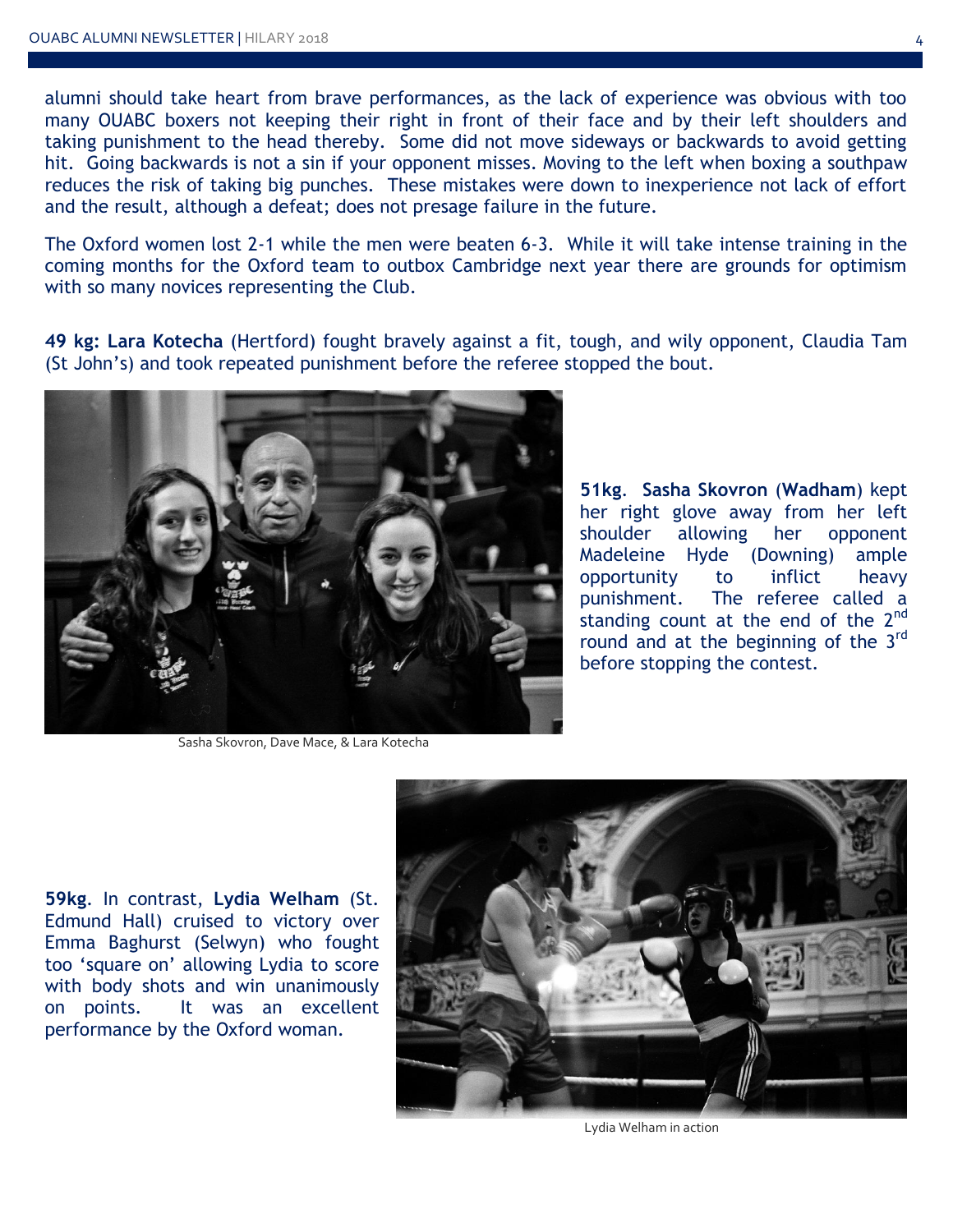**Featherweight, 57kg. Joel Howells** (Kellogg) was unfortunate to lose on a split points' decision to Rafael Bertoli-Mitchell (Christs) who came forward relentlessly throwing punches. Joel missed with upper cuts and changed to southpaw during the bout, which does not always impress judges, yet was effective with his jabs. Joel could easily have won and he should feel unlucky.

**Lightweight, 60kg. Sam Luxa** (New College) brought relief and anticipation to the supportive, raucous crowd and easily won the first two rounds by jabbing and moving so that as his opponent, Tim Benger (Robinson) tired, Sam was able to use combination punching to such effect that the referee stopped the bout in his favour in the 3<sup>rd</sup> round. It was an excellent display by a talented boxer.

**Light Welterwight 63.5 kg. Christopher Huang** (Brasenose) was compact in stance and economic in style and able to throw effective rights against his southpaw opponent, Dominic Hall (St. John's). Hall had no answer to the effective hard punching of the Oxford boxer who won by a unanimous decision.



Polchate Kraprayoon with Dave Mace

**Welterweight 67kg.** Southpaw and Captain, **Polchate Kraprayoon** (Nuffield), was unlucky to only win on a majority decision against Harry Holdstock (Emmanuel); an aggressive but limited boxer. Polchate managed his opponent's longer reach by getting inside to inflict punishment and make his opponent miss. Polchate threw excellent lefts and fought a composed fight.

Unfortunately, that was as good as the evening got for OUABC as, from being 3-1 up in the match; Oxford conceded the following 5 bouts.

**Light Middleweight 71 kg. Alec Murphy** (Corpus Christi) was defeated by Alexander Stoilov (Gonville and Caius). There was little to choose between the boxers but the Cambridge fighter's aggression and longer reach saw him through. With a little more ring guile there could have been a better result for as boxers trade punches, the one with the longer reach has the advantage.

**Middleweight 75 kg. Ravi Hayer** (St. Edmund Hall) was unfortunate to lose on a split decision despite his opponent (Aiden Cope of Wolfson) noticeably tiring as the bout progressed. Ravi was unable to get close enough against an opponent with a much longer reach to inflict sufficient damage in the first round but won the second comfortably. The Cambridge boxer stayed out of trouble in the third which was probably drawn but Ravi had lost too many points early in the bout to make up the deficit. Ravi should take great heart from his performance.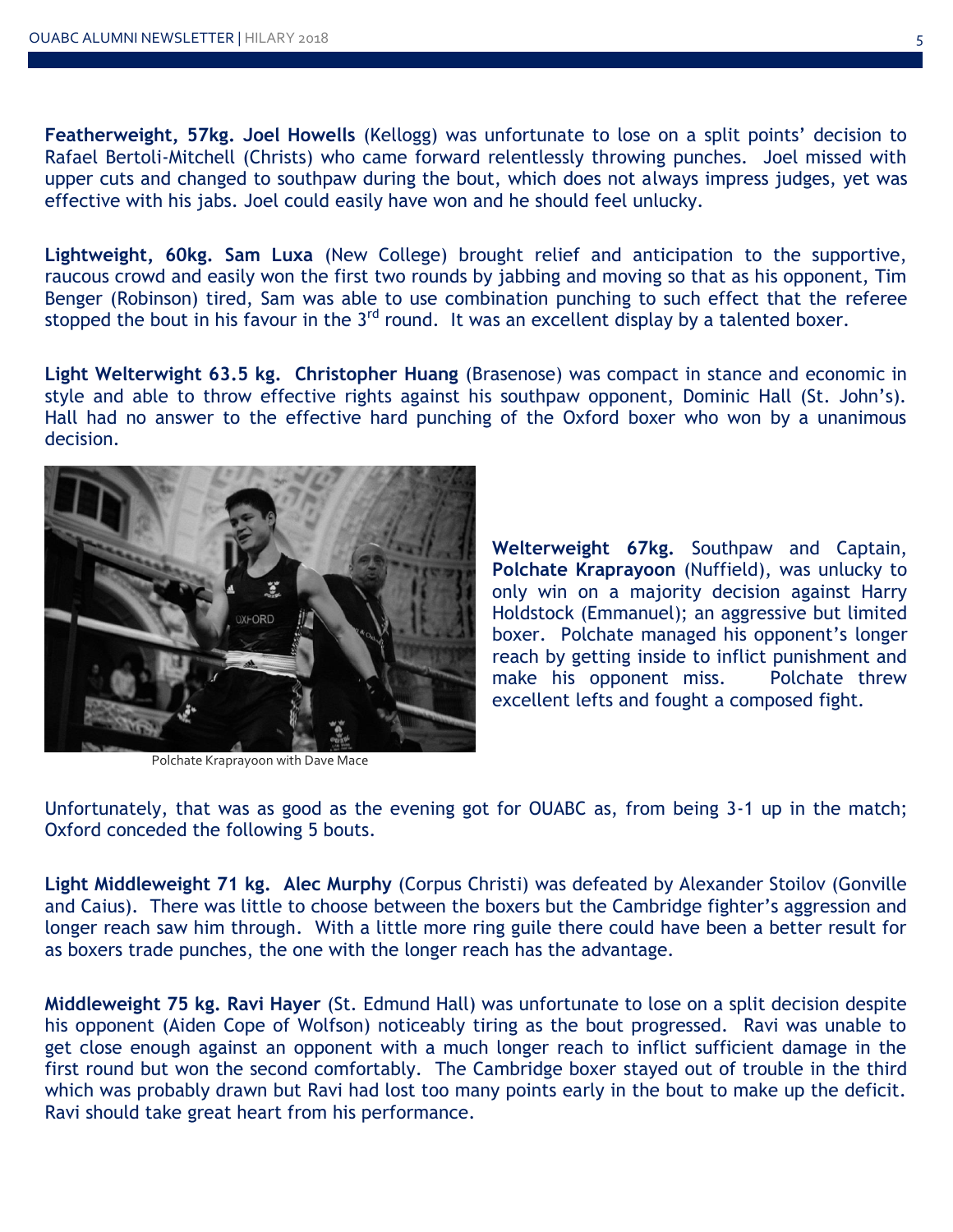**Middleweight, 75 kg. Gabriele Abbati** of Linacre (the retiring President of OUABC) had a sad swansong and was forced to withdraw from his bout at the end of the first round under direction from Head Coach, Dave Mace. Gabriele had not expected to box but, to his immense credit took up the cudgels only four weeks before the match owing to the absence of another boxer. He came up against a competent two fisted opponent, (Elliot Tebboth of Selwyn). With more training and better preparation, a different outcome could have resulted.

**Light Heavyweight, 81kg. Gustaf Behmer** (Corpus Christi) was unfortunate to box against a street fighting opponent in returning blue Judah Aiyenuro (St John's) who dropped a division from heavyweight in 2017. It was a tough 'ask' for Gustaf but he performed creditably as his opponent was capable of throwing more punches quickly thanks to a high level of fitness and much longer reach. Gustaf tried to keep his head down which meant that he began to be unable to defend himself and the bout was stopped at the end of the first round.

**Heavyweight, 91 kg. Hugo Brewer (Merton)** fought bravely against Lee James (Jesus) but was a little too 'square' and boxed with his head down which meant that he could not use his reach advantage to good effect. His opponent was two fisted and aggressive and caught the Oxford man with rights so that the referee stopped the bout midway through the third round.



Hugo Brewer

OUABC's men lead the series 54-53, with 4 draws while the women are now 2-1 down in the series. It will be mistaken to be too downhearted by a team performance which owed much to inexperience and boxers dropping out.

For those readers who wish to plan their weekends ahead, the 2019 Varsity Boxing Match will be held at the Cambridge Corn Exchange on 9<sup>th</sup> March with a 7pm to 7-30 pm start. The 2020 match will be on 7<sup>th</sup> March.

All photographs taken at the Town Hall are courtesy of **Jessica Lee.**

Comments and articles for the next edition should be sent to me, Peter W. Davies, at [peterwinder@icloud.com](mailto:peterwinder@icloud.com)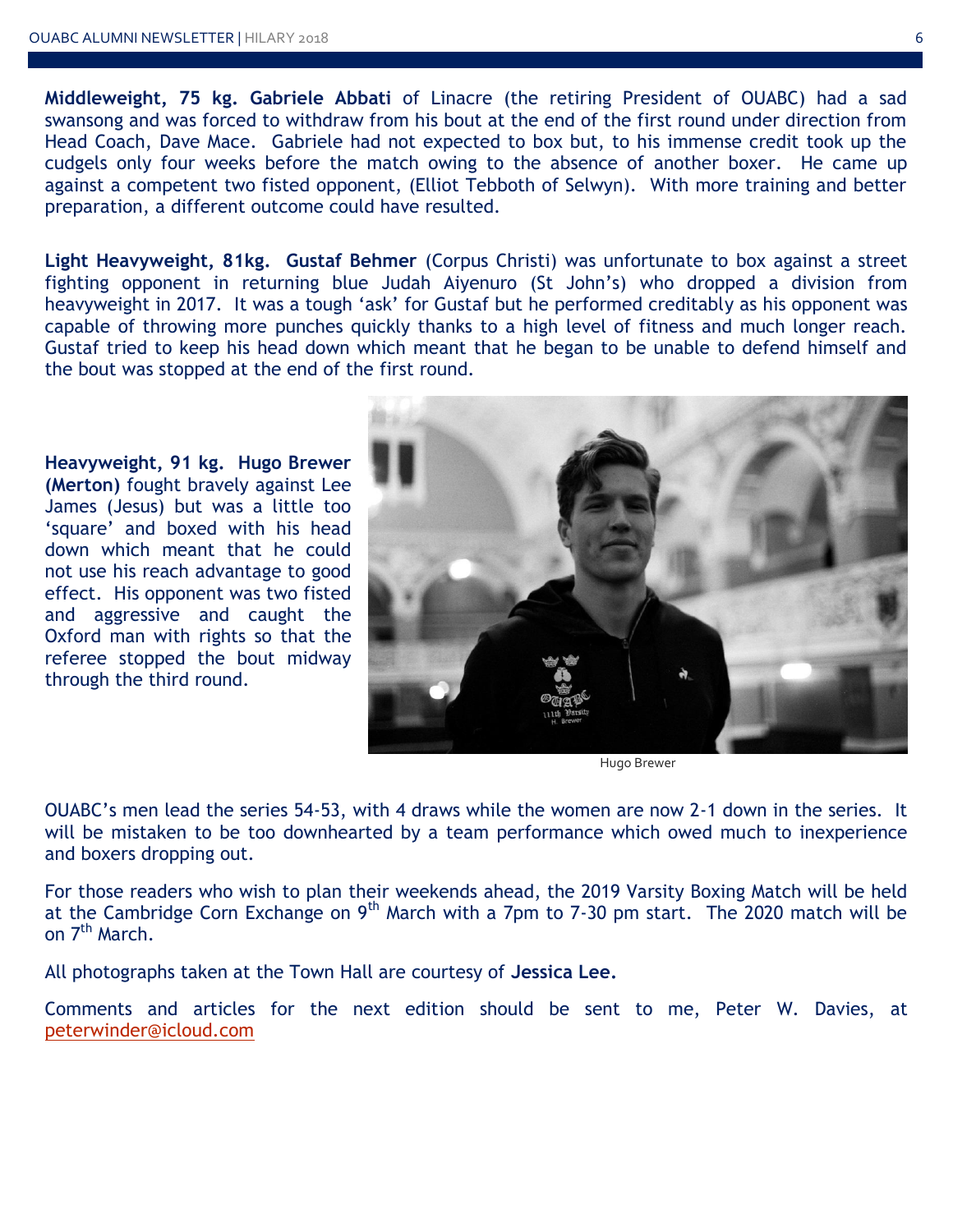## **Gallie-Lewis-Dean Gym Official Opening Dinner: Saturday 10 March 2018, St Hilda's College, Oxford.**

#### **Attendees:**

| Alumni Alphabetically |                   | <b>Years Boxed</b> |      |      |      |                      |                  |
|-----------------------|-------------------|--------------------|------|------|------|----------------------|------------------|
| <b>Terry</b>          | Adams             | 1955               | 1956 | 1957 | 1958 | <b>Lewis Family</b>  |                  |
| Andrei                | Akhvlediani       | 2011               | 2012 |      |      | Percy                | Lewis            |
| Simon                 | Albert            | 2000               | 2001 |      |      | Leon                 | Lewis            |
| <b>Charles</b>        | Allday            | 1992               |      |      |      | <b>Sasie</b>         | Lewis            |
| Karim                 | Ayoubi            | 1994               | 1995 | 1996 |      | Leonisa              | MacBurnie        |
| Keith                 | <b>Bolshaw</b>    | 1973               |      |      |      | Gavin                | MacBurnie        |
| John                  | <b>Borgars</b>    | 1965               | 1966 | 1967 | 1968 |                      |                  |
| <b>David</b>          | <b>Boulton</b>    | 1987               |      |      |      | <b>Dean Family</b>   |                  |
| Freddy                | <b>Brown</b>      | 2004               | 2006 | 2007 |      | Arron                | Bowman-<br>Smith |
| Tom                   | <b>Burrough</b>   | 1986               |      |      |      | Joshua               | Church           |
| Ed                    | Cartwright        | 1999               | 2000 | 2001 |      | Henry                | Dean             |
| Aidan                 | Coghlan           | 2000               |      |      |      | <b>Nick</b>          | Dean             |
| John                  | Coker             | 1966               |      |      |      | Jason                | Dean             |
| Frank                 | Copplestone       | 1991               | 1992 |      |      | <b>Darren</b>        | <b>Turner</b>    |
| <b>Dave</b>           | Crellin           | 1998               |      |      |      |                      |                  |
| Peter                 | Crystal           | 1968               |      |      |      | <b>Holmes Family</b> |                  |
| Owen                  | <b>Darbishire</b> | 1987               |      |      |      | <b>David</b>         | <b>Holmes</b>    |
| Peter                 | <b>Davies</b>     | 1972               | 1973 | 1974 |      | Jenny                | Holmes           |
| William               | de Laszlo         | 2001               |      |      |      | <b>Eloise</b>        | Holmes           |
| <b>Rupert</b>         | Deighton          | 1967               | 1968 |      |      |                      |                  |
| Steve                 | <b>Diggle</b>     | 1986               |      |      |      | <b>Gallie Family</b> |                  |
| Robin                 | <b>Duggan</b>     | 1986               | 1987 | 1988 |      | Cyril                | Gallie           |
| Simon                 | <b>Duggan</b>     | 1986               | 1988 |      |      | Richard              | Gallie           |
| Michael               | <b>Duggan</b>     | 1991               | 1992 |      |      | Giles                | Gallie           |
| James                 | Eddy              | 1993               | 1994 |      |      | Joanne               | Szymkov          |
| <b>Trevor</b>         | Faber             | 1966               | 1967 | 1968 |      |                      |                  |
| Tim                   | Fell              | 1989               |      |      |      |                      |                  |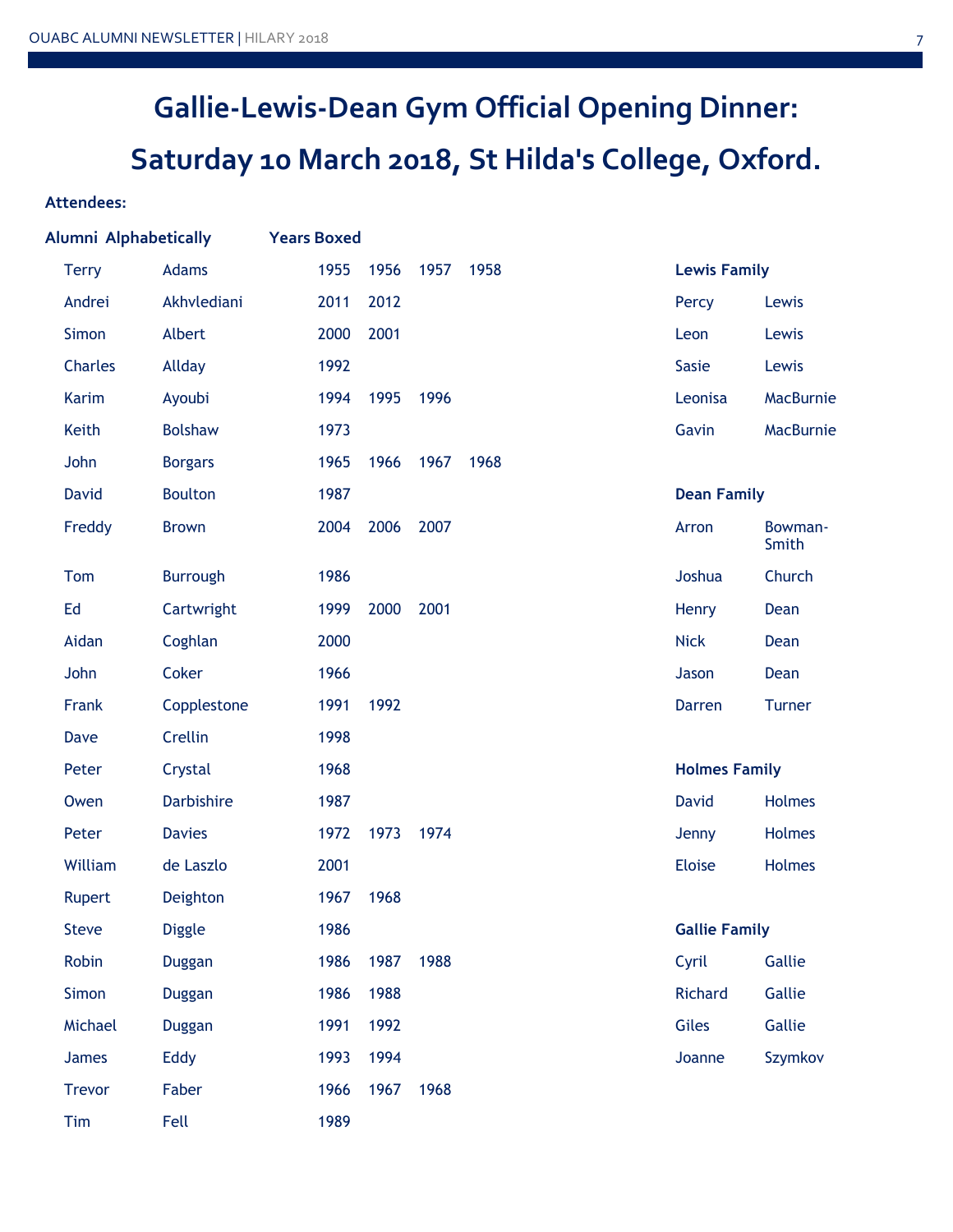| <b>Thomas</b>  | Freije            | 2005 | 2006 |      |                 |                 |
|----------------|-------------------|------|------|------|-----------------|-----------------|
| John           | Garson            | 1969 | 1971 |      |                 |                 |
| <b>James</b>   | Glancy            | 2004 |      |      | <b>Coaches</b>  |                 |
| Andrew         | Grieve            | 2003 |      |      | Zar             | Ahmed           |
| Gabriel        | Hamid             | 1987 |      |      | Des             | <b>Brackett</b> |
| <b>Oliver</b>  | Harriman          | 2011 | 2012 |      | Lorraine        | <b>Brackett</b> |
| <b>David</b>   | Heaver            | 1978 |      |      | Jim             | Frew            |
| <b>David</b>   | <b>Holbrook</b>   | 1987 |      |      | Greg            | Kilkenny        |
| Robert         | Howard            | 1993 |      |      | Dave            | Mace            |
| <b>Steffen</b> | Hoyemsvoll        | 2011 |      |      | <b>Harley</b>   | Mace            |
| Mark           | Hudson            | 2004 |      |      | Rob             | Southey         |
| <b>Thomas</b>  | <b>Hughes</b>     | 2007 | 2008 |      |                 |                 |
| Andrew         | James             | 1995 | 1996 |      | <b>Students</b> |                 |
| <b>Brian</b>   | Jones             | 1961 | 1962 |      | Gabriele        | Abbati          |
| Stephen        | Kennedy           | 1976 | 1977 | 1978 | Alex            | Gabel           |
| Mark           | Linehan           | 1985 | 1988 |      | Isra            | Hale            |
| Chris          | Long              | 1962 |      |      | Ravi            | Hayer           |
| Femi           | Macaulay          | 1985 |      |      | Joel            | <b>Howells</b>  |
| Chris          | Mack              | 1985 | 1986 |      | Chris           | Huang           |
| John           | Mackenzie         | 1974 | 1975 |      | Laura           | Jonas           |
| Julian         | <b>Malins</b>     | 1969 | 1970 | 1971 | <b>David</b>    | Kim             |
| Charles        | Masraff           | 1970 |      |      | Adrian          | Kozhevinikov    |
| <b>David</b>   | <b>McBride</b>    | 1987 |      |      | Jam             | Kraprayoon      |
| <b>Patrick</b> | <b>McGuinness</b> | 1983 | 1985 |      | Sam             | Luxa            |
| Frank          | McLaughlin        | 1987 |      |      | Ben             | Phan            |
| Hugh           | <b>McManners</b>  | 1977 |      |      | <b>Patrick</b>  | Swire           |
| Steven         | Michaud           | 1972 | 1973 |      | Georgia         | Walker          |
| Richard        | Morgan            | 1975 | 1976 |      | Lydia           | Welham          |
| Hugo           | Morgan            | 1986 | 1987 |      |                 |                 |
| Mark           | <b>Mullins</b>    | 1999 |      |      |                 |                 |
| Seim           | Munif             | 1994 | 1995 | 1996 |                 |                 |
| Sam            | Neaman            | 1984 | 1985 |      |                 |                 |
| Paul           | Newton            | 1976 | 1977 | 1979 |                 |                 |